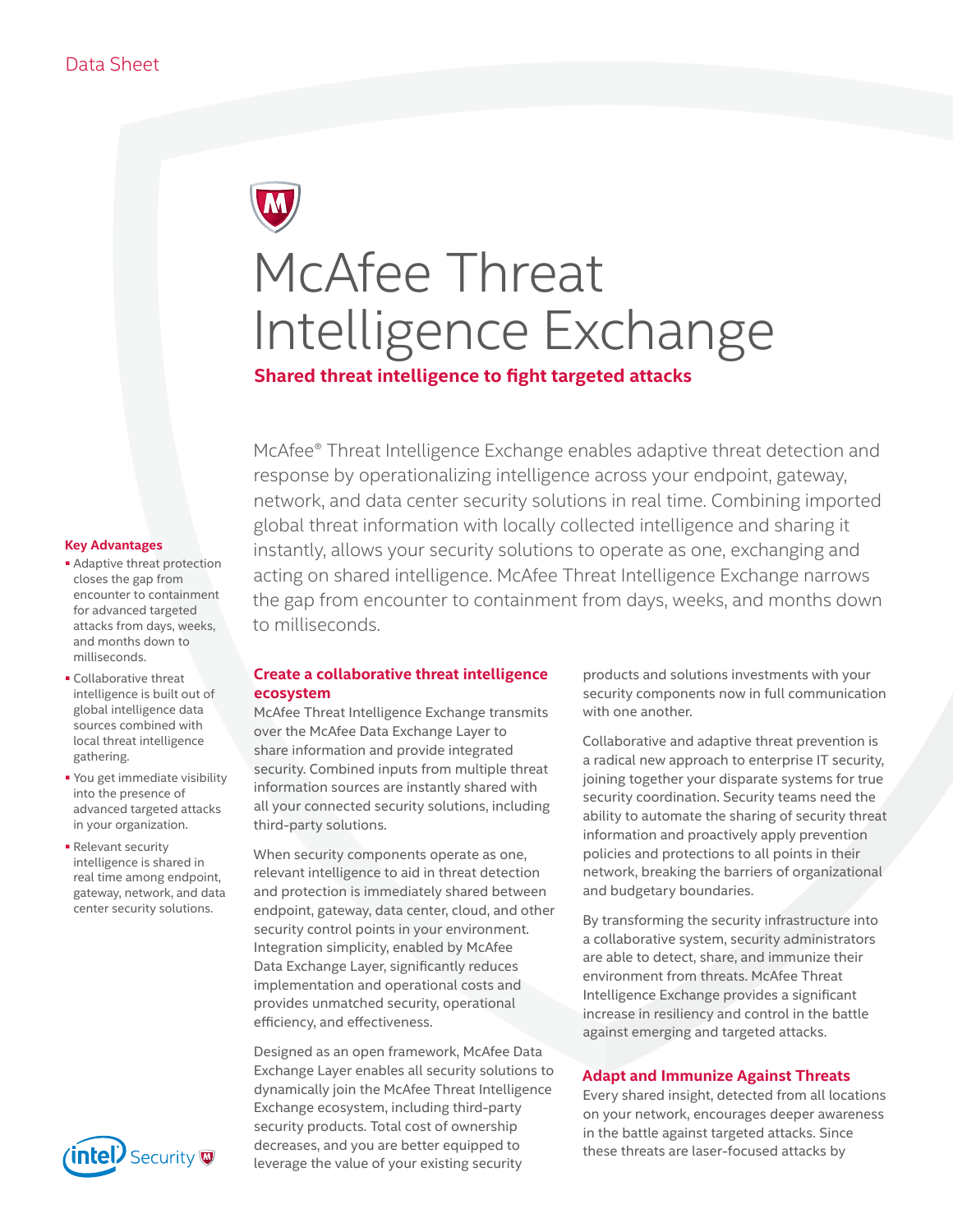# Data Sheet

#### **Key Advantages (continued)**

- You are empowered to make decisions on never-before-seen files, based on endpoint context (file, process, and environmental attributes) blended with collective threat intelligence.
- Integration is simplified through the McAfee Data Exchange Layer. Implementation and operational costs are reduced by connecting together Intel Security and non-Intel Security security solutions to operationalize your threat intelligence in real time.

design, organizations need a local surveillance system to capture the trends and any unique assaults they encounter. This local contextual data gathered from the encounter, combined with global threat intelligence, enables better decision making on files that have never previously been seen, resulting in faster time to protection and detection.

An unidentified file, encountered anywhere on your network, is evaluated locally by McAfee Threat Intelligence Exchange. Based on convictions, protection is propagated back out to all your systems in real time. This local threat intelligence is stored for future encounters, meaning that if it is seen again on another device or server, it will no longer be an unknown, but will be immediately detected.

For example, information on a malicious file encountered at your gateway is sent via the McAfee Data Exchange Layer to McAfee Threat Intelligence Exchange, reaching your endpoints and data center in milliseconds, so they have the information required to proactively immunize against this threat. A blocked compromise attempt on an endpoint reveals malware, and this information is shared instantly, reaching gateway and other security components, sealing the perimeter against the threat.

# **Operationalize Threat Intelligence in Real Time**

Now you can combine threat intelligence from imported global sources, such as McAfee Global Threat Intelligence (McAfee GTI), third-party threat information, and shared indicators of compromise (IoCs), such as Structured Threat Information eXpression (STIX) files. McAfee Global Threat Intelligence collects local realtime and historical data from endpoints, data center, gateways, your network, and the McAfee Advanced Threat Defense sandboxing solution. This combined global and local threat data is operationalized and shared across your entire security ecosystem in real time.

McAfee Threat Intelligence Exchange makes it possible for administrators to easily tailor comprehensive threat intelligence from global sources, such as McAfee GTI, thirdparty data and imported STIX files. This is combined with local threat intelligence sourced from real-time and historical event data delivered from endpoints, gateways, sandbox solutions, and other security components. Security administrators are empowered to assemble, override, augment, and tune the comprehensive intelligence information to customize protection for their environment and organization, including, blacklists and whitelists of files or certificates assigned to and used by the organization.

This locally prioritized and tuned threat information provides instant response to any future encounters. Descriptive metadata about key objects are maintained and reflected in the collective intelligence. Administrators and security information and event management (SIEM) products can collaborate based on insight gathered to instantly identify systems with a high chance of being compromised based on past malicious activity.

### **Get Cutting-Edge Endpoint Protection**

McAfee Threat Intelligence Exchange provides innovative endpoint prevention through the use of a McAfee Threat Intelligence Exchange VirusScan® Enterprise Module. By using configurable rules, the module makes accurate file execution decisions and leverages the combined intelligence from local endpoint context (file, process, and environmental attributes) and the current available collective threat intelligence (for example, organizational prevalence, age, reputation, and more).

When you customize the McAfee Threat Intelligence Exchange VirusScan Enterprise Module based on your organization's level of risk tolerance at the endpoint, administrators get the flexibility to set execution conditions driven by their specific requirements. This can be as rigid as adhering to a zero-tolerance policy for unknown or "grey" files and by setting rules that no file is accessed unless it has a known and acceptable reputation.

#### **Manage Endpoints Anytime, Anywhere**

McAfee Threat Intelligence Exchange provides adaptive threat prevention and security manageability with a global reach. It reaches endpoints no matter where they are and provides the means for management of threat policy, detections, and security